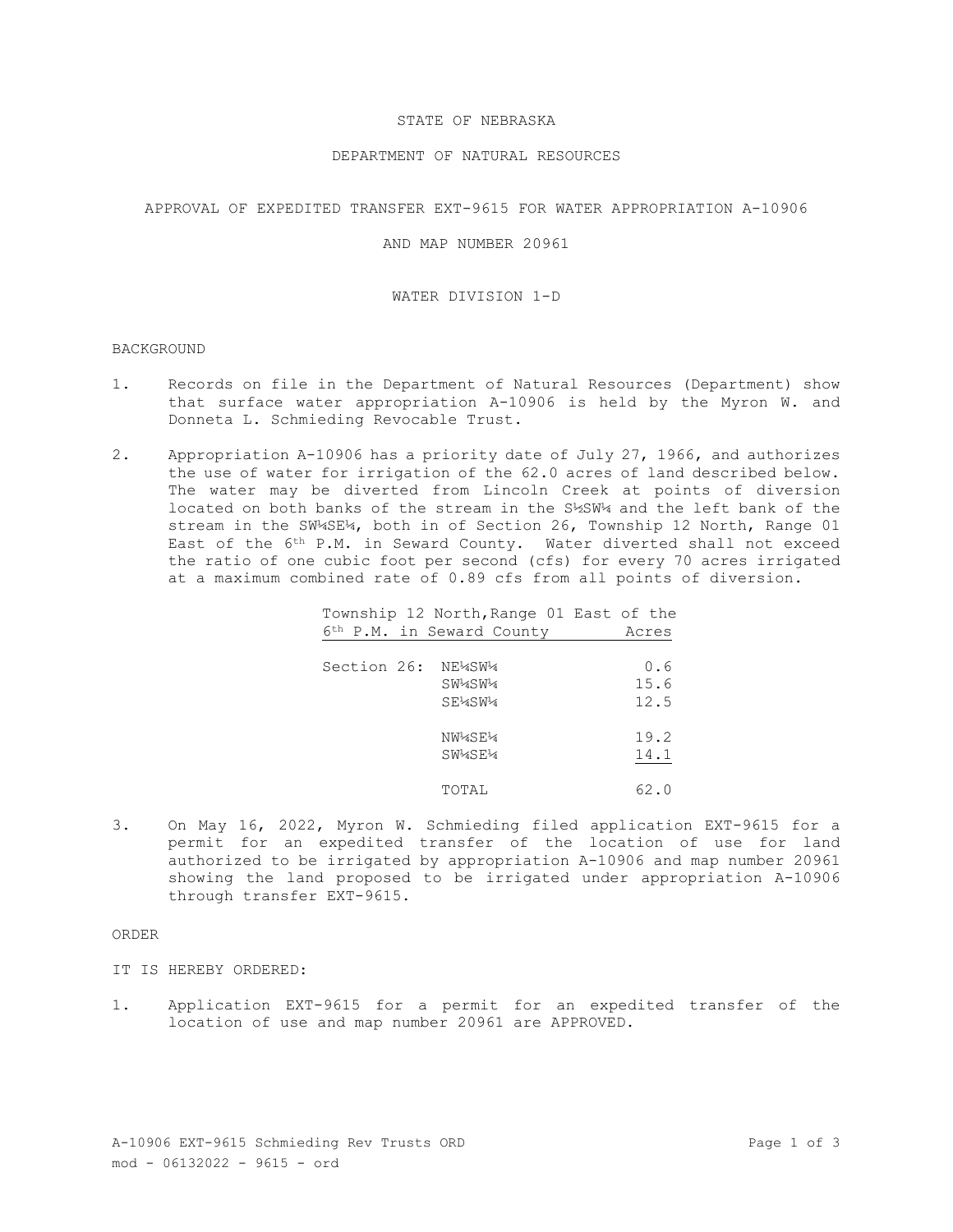2. Appropriation A-10906 through transfer EXT-9615 authorizes the use of water to irrigate 62.0 acres of land described below and depicted on map number 20961, which is made a part of this Order. The water may be diverted from Lincoln Creek at points of diversion located on both banks of the stream in the S1%SW14 and the left bank of the stream in the SW14SE14, both in of Section 26, Township 12 North, Range 01 East of the 6th P.M. in Seward County, as depicted on map number 20961. Water diverted shall not exceed the ratio of one cfs for every 70 acres irrigated at a maximum combined rate of 0.89 cfs from all points of diversion (399 gallons per minute). The total volume may not exceed 3 acre-feet per irrigated acre per year nor to exceed the least amount of water necessary for the production of crops in the exercise of good husbandry.

> Township 12 North,Range 01 East of the 6th P.M. in Seward County Acres

| Section 26: | NE4SW4<br>SW4SW4<br>SE4SW4 | 0.6<br>15.6<br>12.5 |
|-------------|----------------------------|---------------------|
|             | NW4SE4<br>SW4SE4           | 19.2<br>14.1        |
|             | TOTAL                      | 62.0                |

- 3. All terms and conditions of appropriation A-10906 remain in effect unless specifically changed by this Order.
- 4. A measuring device, approved by the Department, may be required if so ordered by the Department.
- 5. This appropriation is subject to the provisions of the Blue River Compact and could be closed if Compact flows are not being met.
- 6. The appropriator must comply with all relevant statutes. These relevant statutory requirements include, but are not limited to, the following:
	- A. Notify the Department of any change in ownership or address.
	- B. Notify the Department of the name and address of the person responsible for the use of the water appropriation (this may include farm managers, tenants, or relatives that actually apply the water to the approved use).
	- C. Obtain approval from the Department prior to taking any action that changes the location of the point of diversion, the location of the place of use, the type of use, or the type of appropriation.

# ADDITIONAL INFORMATION

Failure to comply with all laws and regulations pertaining to surface water appropriations, any orders issued by the Director of the Department of Natural Resources, or the provisions of this Order may cause cancellation of part or all of this appropriation, temporary closing of the appropriation, administrative penalty, criminal prosecution, or any combination thereof.

A-10906 EXT-9615 Schmieding Rev Trusts ORD Page 2 of 3 mod - 06132022 - 9615 - ord